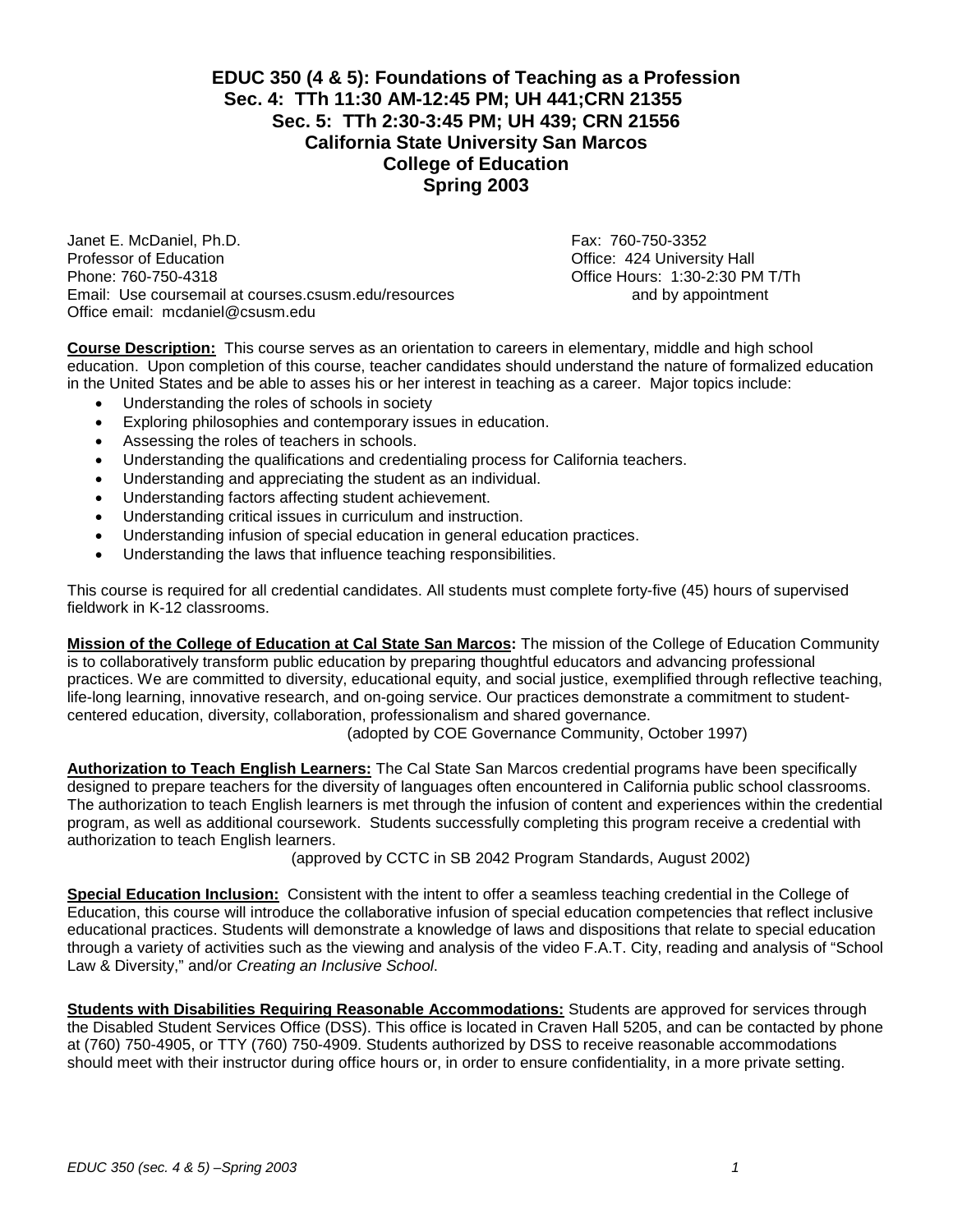**College of Education Attendance Policy:** Due to the dynamic and interactive nature of courses in the College of Education, all students are expected to attend all classes and participate actively. Absences and late arrivals/early departures will affect the final grade. A minimum grade of C+ is required in Educ 350 to qualify as prerequisite for admission to the Cal State San Marcos teacher credential program. COE attendance policy states, "At a minimum, students must attend 80% of class time, or s/he may not receive a passing grade for the course at the discretion of the instructor. Individual instructors may adopt more stringent attendance requirements." Should students have extenuating circumstances, please contact the instructor as soon as possible. In this section of Educ 350, the instructor has adopted this additional policy: If you miss three class sessions, you cannot receive a grade of A or A -; if you miss four class sessions, you cannot receive a grade of B+ or B.

**Credential Program Recommendations:** As one of several evaluation methods, Educ 350 course instructors are asked for feedback concerning credential candidates who are applying for programs at Cal State San Marcos. Keep in mind that your professionalism and hard work in this class not only affect your course grade, but also indicate your readiness for a credential program.

**Field Work:** In addition to in-class work, assigned readings and projects, students will participate in forty-five (45) hours of supervised fieldwork assignments in a variety of public school settings. Approximately half of your time should be spent in one teacher's classroom, and the remainder of the time should be distributed among other classrooms. A recommendation (usually from the classroom teacher where most of the fieldwork is done), as well as a Field Experience Recommendation Form with documented hours and teacher verification, are requirements for admission to the Cal State San Marcos Teacher Credentialing programs.

**Use of Technology:** Students are expected to demonstrate competency in the use of various forms of technology (i.e. word processing, electronic mail, iLEARN/WebCT, use of the Internet, and/or multimedia presentations). Specific requirements for course assignments with regard to technology are at the discretion of the instructor. Keep a digital copy of all assignments for use in your teaching portfolio. Details will be given in class.

**Teaching Performance Expectation (TPE) for EDUC 350**: A primary goal of Educ 350 is to begin the process of developing teacher candidates to become professional educators. The following TPE of the California Commission for Teacher Credentialing is expected to be met during this course:

## **TPE 12: Professional, Legal and Ethical Obligations**

Candidates are aware of their own personal values and biases and recognize ways in which these values and biases affect the teaching and learning of students. They resist racism and acts of intolerance. Candidates appropriately manage their professional time spent in teaching responsibilities to ensure that academic goals are met.

Candidates for a Teaching Credential understand and honor legal and professional obligations to protect the privacy, health, and safety of students, families, and other school professionals. They are aware of and act in accordance with ethical considerations and they model ethical behaviors for students. Candidates understand and honor all laws relating to professional misconduct and moral fitness.

## **Teaching Performance Assessment for Developing as a Professional Educator**

The successful completion of the personal philosophy assignment is a requirement for completion of this course and is a component of partially meeting the TPE described above. This statement will be used for assessment both in the course and at completion of the College of Education program. Retain an electronic copy of your statement for submission for your portfolio at the completion of your teacher education program.

**Class Discussions and Participation:** Students will engage in active learning each class session, and will be expected to actively participate.

- Do you participate in class discussions productively, sharing your knowledge and understandings?
- Do you interact productively with your peers, taking on a variety of roles (leader, follower, etc.)?
- Do you contribute appropriately to group work—do you "do your share"?
- Are you able to accept others' opinions?
- Are you supportive of others' ideas?
- Do you support your peers during their presentations?
- Can you monitor and adjust your participation to allow for others' ideas as well as your own to be heard?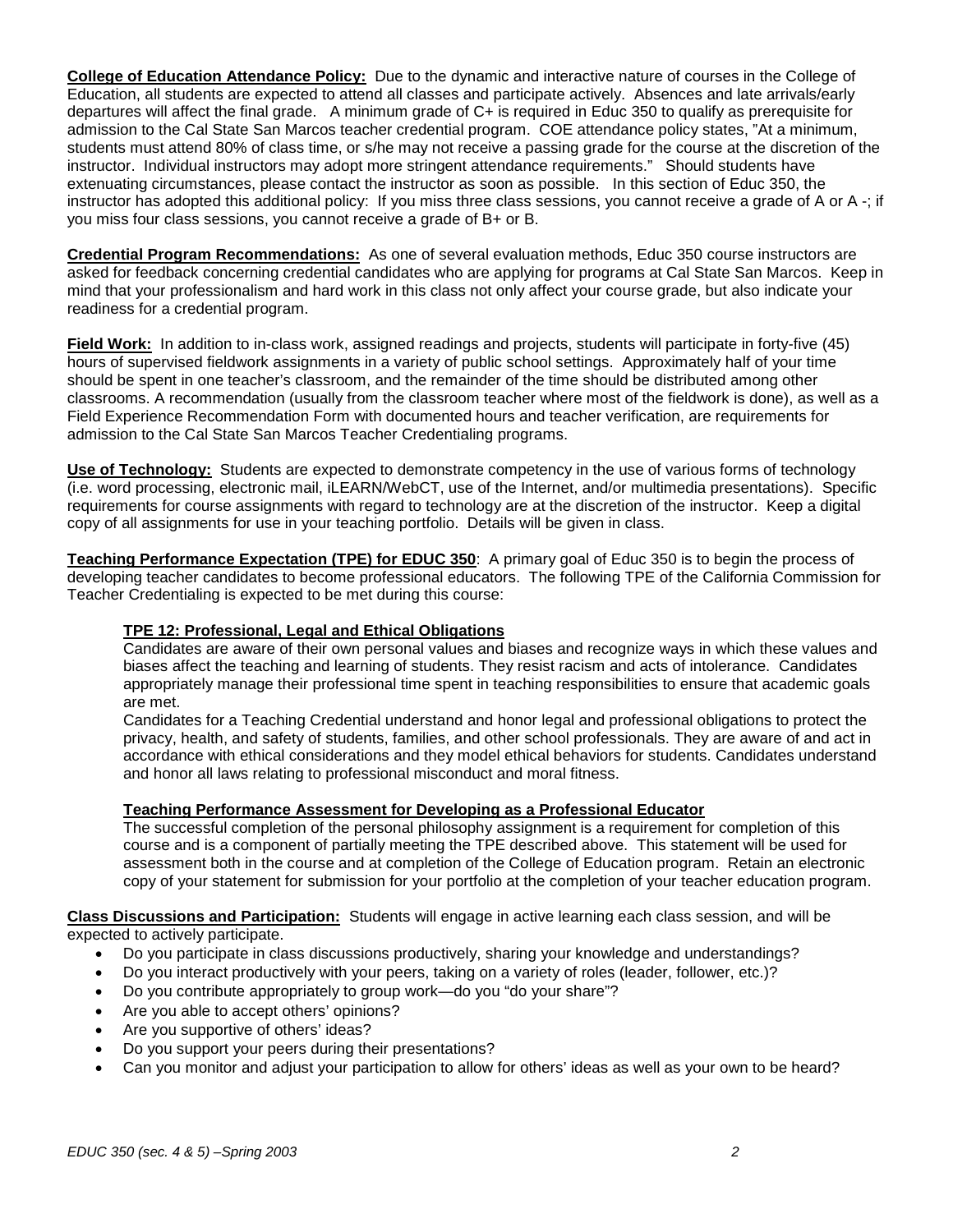**Course Requirements:** Teacher education is a professional preparation program. It is expected that students will come to class prepared to discuss the readings, submit required assignments, and participate in class activities. Students are expected to adhere to academic honesty and integrity, standards of dependability, confidentiality and writing achievement. Because it is important for teachers to be able to effectively communicate their ideas to students, parents, colleagues, and administrators, writing that is original, clear and error-free is a priority for the College of Education. It is expected that work will be turned in on time. Please discuss individual issues with the instructor. Points will be deducted if assignments are submitted late (10% penalty per day late; no credit will be awarded if the assignment is one week late).

#### **Required Texts:**

Armstrong D.G., Henson, K.T., and Savage, T.V. (2001). *Teaching Today.* Merrill Prentice Hall. Villa, Richard A. and Thousand, Jacqueline S. (1995). *Creating an Inclusive School.* Alexandria, VA: Association for Supervision and Curriculum Development. (Chapters 1, 2, 3, p. 125-135 and 162-167)

### **One of the Following "Choice Books":**

Codell,E. R. (2001). *Educating Esmé.* Chapel Hill, NC: Algonquin. Diver Stamnes, A. (1995). *Lives in the Balance.* Albany, NY: SUNY Press. Foster, M. (1997). *Black Teachers on Teaching*. New York: New Press. Michie, G. (1999). *Holler If You Hear Me.* New York: Teachers College Press. Paley, V. G. (1993).*You Can't Say You Can't Play.* Cambridge, MA: Harvard Press.

#### **Assignments and grading:**

Interview of a teacher 10 points and the set of the set of the set of the set of the set of the set of the set of the set of the set of the set of the set of the set of the set of the set of the set of the set of the set o Details will be given in class. The written report is due on Feb. 4.

Classroom observation reports 15 points 15 points 15 points 15 points 15 points 15 points 15 points 15 points 15 points 15 points 15 points 15 points 15 points 15 points 15 points 15 points 15 points 15 points 15 points 15

Using the classroom observation instrument provided in class, write up fifteen 30-minute observations in your field sites. Submit five of these on each of the following three dates: Feb. 20, April 8, and May 1.

#### Essay: Autobiography of Teachers 10 points 10 points 10 points

Prepare a 3-page essay on the teacher(s) whose experiences were chronicled in your choice book. How did the teacher(s) in your book tell her/his/their story(ies)? How did the teacher(s) learn about the students and their needs? What did the teacher(s) do to address the students' needs? How does the experience of the teacher(s) relate to the readings and discussions from your coursework this semester? You must make explicit connections to coursework, and you must relate the book to your own thinking about teaching. You will be sharing your choice book in class on March 11 and 13. The essay is due on March 13.

#### School Law and Diversity 10 points 10 points 10 points 10 points 10 points 10 points 10 points 10 points 10 points 10 points 10 points 10 points 10 points 10 points 10 points 10 points 10 points 10 points 10 points 10 poin

Details will be given in class. The written report is due on April 17.

#### Contemporary issues research 15 points and the contemporary issues research 15 points and 15 points of the contemporary issues research 15 points and 15 points of the contemporary issues research 15 points and 15 points of

Choose (1) an issue that interests you (from the topics given to you by the instructor) and (2) a partner with whom to work. Research the issue and prepare an oral report to share in class. The report should describe and analyze the issue. Reports to the class will be spaced out over the class periods from April 15 through May 13. When you present your research orally, provide a one-page summary and a reference list (at least 10 items) for your classmates.

#### Current events in education **5** points **5** points **5** points **5** points **5** points

Sign up for a date when you will be responsible for presenting an item from the week's news in K-12 education (5 minutes maximum). The item may be from television, radio, internet (e.g., www.edweek.org/), newspaper, or magazine, and may pertain to local, national/, or international issues. You will summarize and present the importance of the news for your classmates.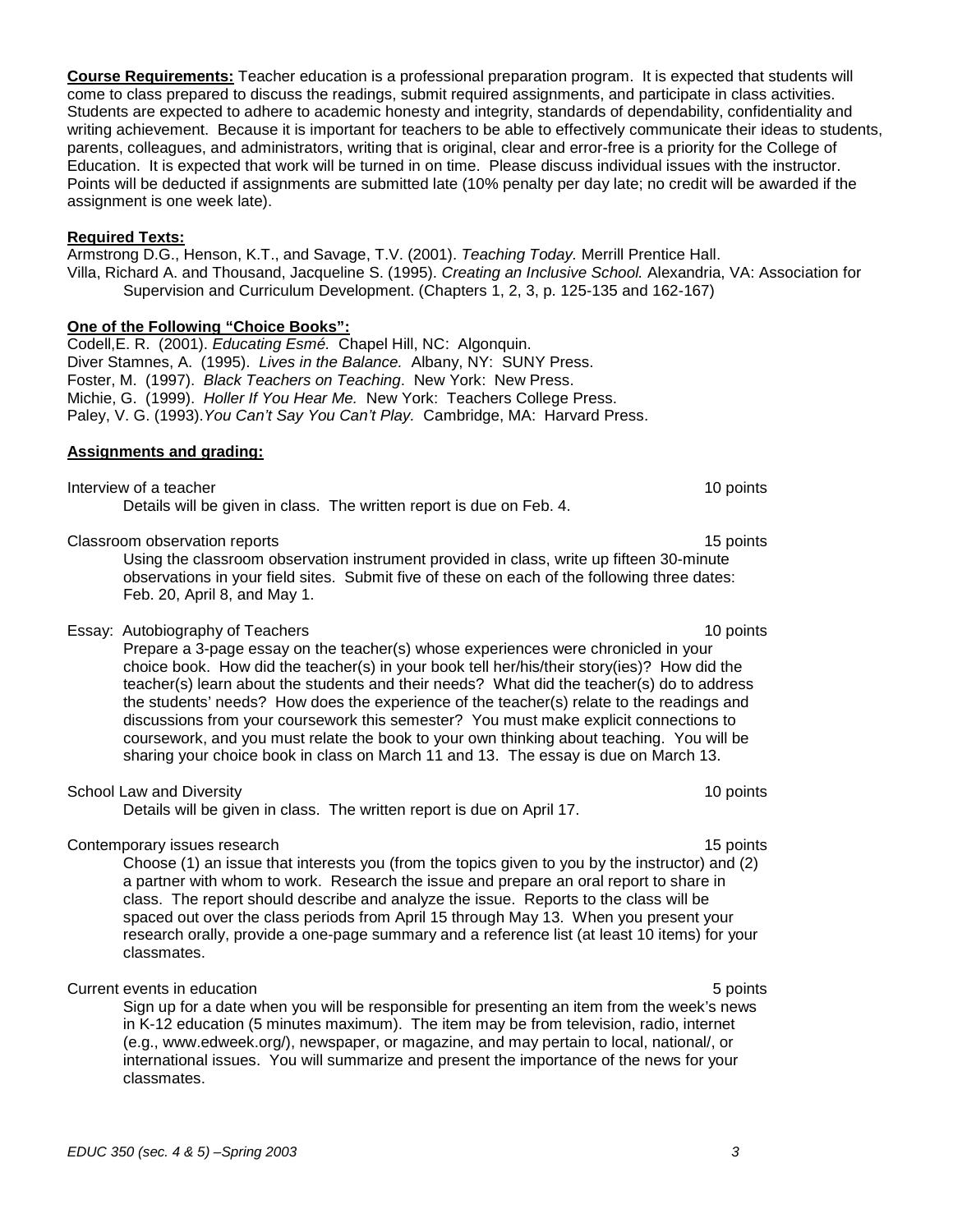#### Personal philosophy of teaching, learning and schooling 15 points 15 points

Details will be given in class. A written report is due on May 6.

### Reading log 10 points and the state of the state of the state of the state of the state of the state of the state of the state of the state of the state of the state of the state of the state of the state of the state of t

The reading log provides an opportunity to reflect on learning about teaching through the assigned readings for each week. In the reading log, do not summarize. Instead, respond to the readings: agree, disagree, note specific ideas, etc. Entries should be 1 paragraph in length. Log entries must be submitted by email using the course website by Monday at noon each week. In the subject line of the email, use this format:

350(4) Your Name Req. Reading

For example,

350(4) Howie Learn AHS ch. 1

Individual submissions are not graded; rather, their timely submission is noted and points are assigned on the basis of having completed the assignment for the semester. No credit will be given for late submissions. In extraordinary circumstances, if you do not have access to email for a timely submission, you may fax the log entry to me by Monday at noon at 760- 750-3352 with the same heading, and with my name on the fax cover sheet.

#### Participation & attendance 10 points and the set of the set of the set of the set of the set of the set of the set of the set of the set of the set of the set of the set of the set of the set of the set of the set of the s

This course is designed for active learning during class sessions. In order for this course to succeed for individuals and the group, students must come to class prepared to discuss assigned readings/topics and to participate in class activities.

Grades will be determined by the total number of points earned (100 points possible):

 $A = 93 - 100$  $A - 90 - 92$  $B+ = 87-89$  $B = 83 - 86$  $B - 80 - 82$  $C+= 77-79$  $C = 73 - 76$  $C - 70 - 72$  $D = 60 - 69$  $F = 0.59$